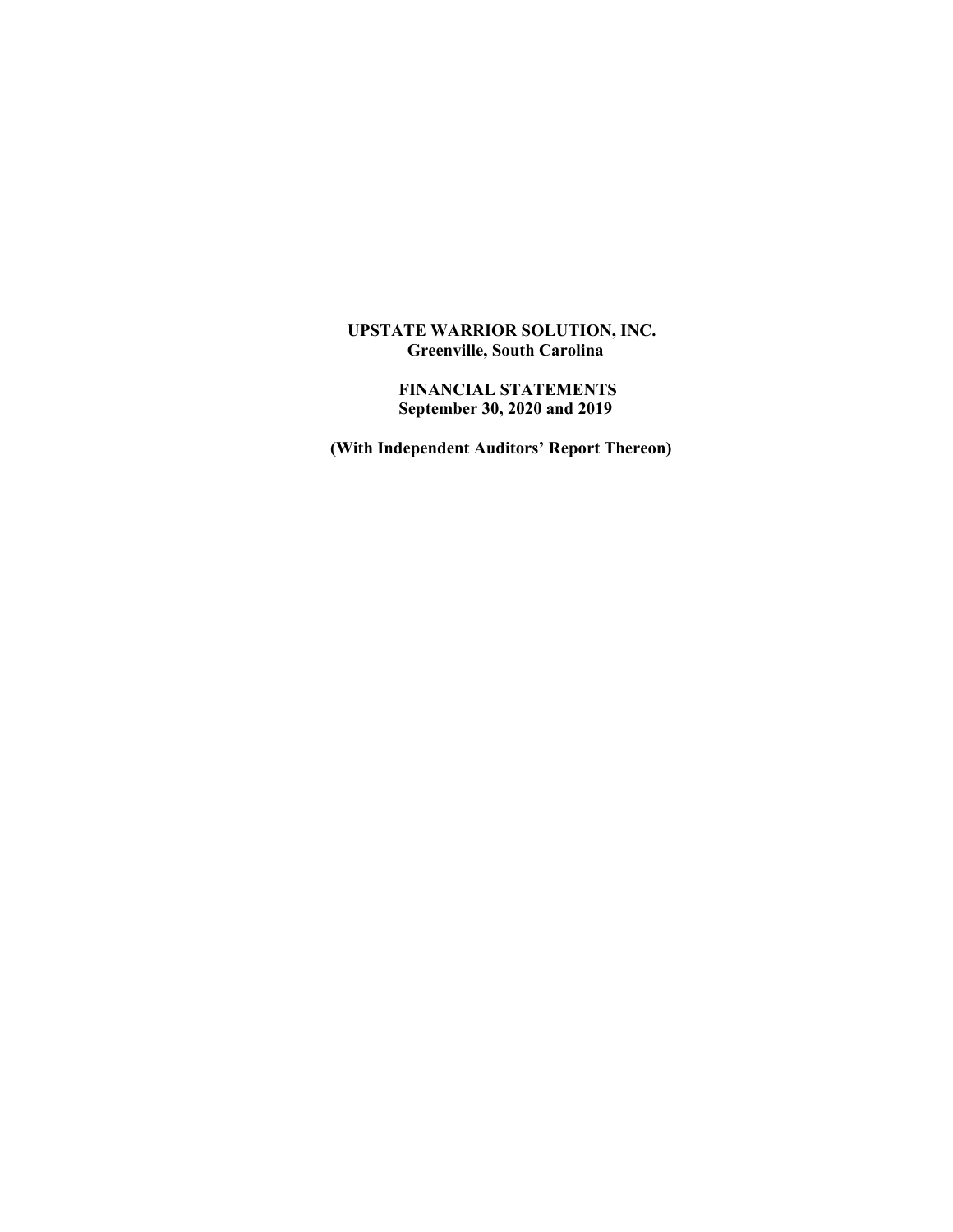# **UPSTATE WARRIOR SOLUTION, INC. GREENVILLE, SOUTH CAROLINA Table of Contents September 30, 2020 and 2019**

| Exhibit |          |
|---------|----------|
| A       |          |
| B       |          |
| C       | 4        |
| D       |          |
|         | $6 - 12$ |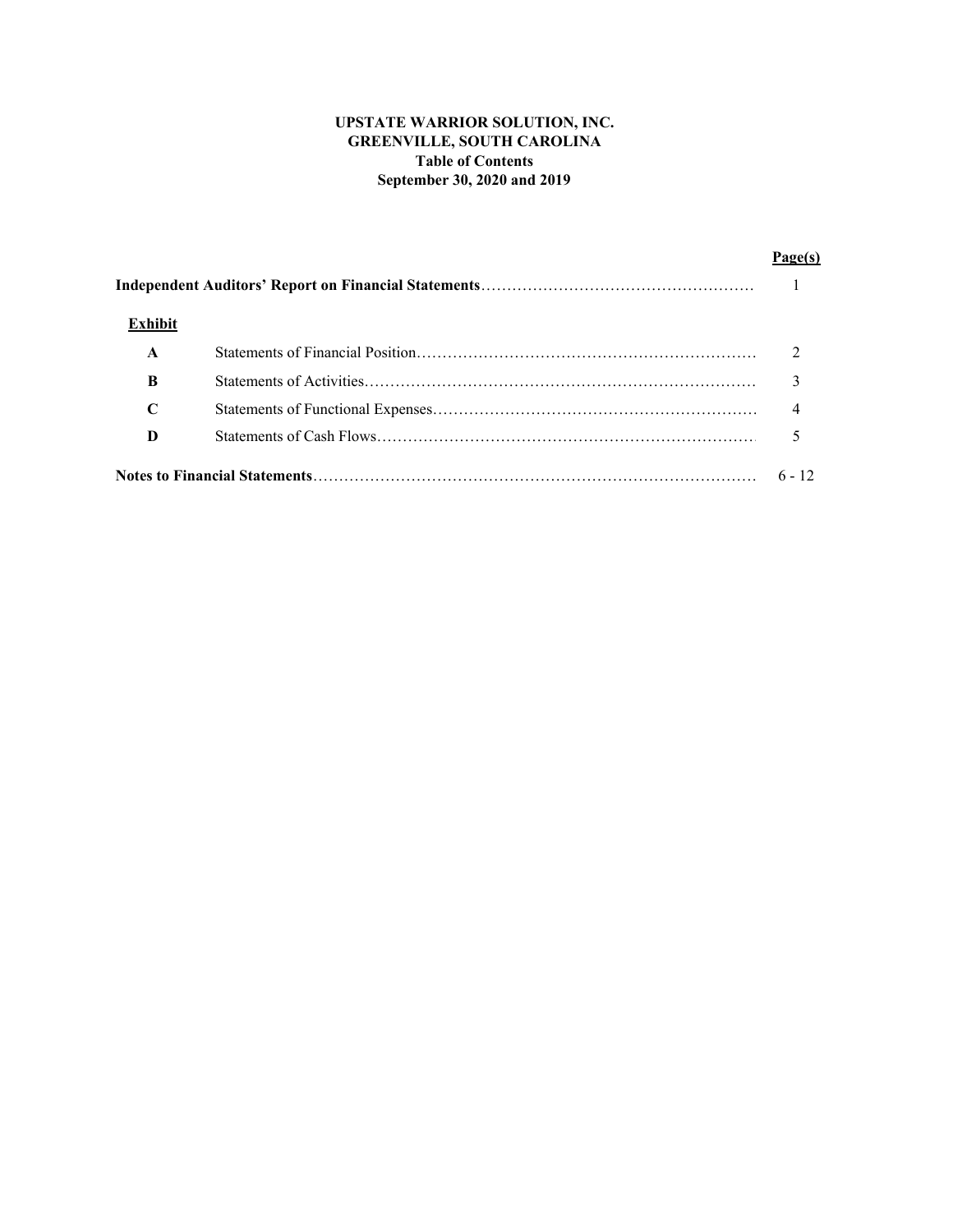

& COMPANY CPAS

# **INDEPENDENT AUDITORS' REPORT**

Board of Directors Upstate Warrior Solution, Inc. Greenville, South Carolina

### **Report on the Financial Statements**

We have audited the accompanying statements of financial position of Upstate Warrior Solution, Inc. (the "Organization") (a nonprofit organization), as of September 30, 2020 and 2019, and the related statements of activities, functional expenses, and cash flows for the years then ended, and the related notes to the financial statements.

### **Management's Responsibility for the Financial Statements**

Management is responsible for the preparation and fair presentation of these financial statements in accordance with accounting principles generally accepted in the United States of America; this includes the design, implementation, and maintenance of internal control relevant to the preparation and fair presentation of the financial statements that are free from material misstatement, whether due to fraud or error.

#### **Auditors' Responsibility**

Our responsibility is to express an opinion on these financial statements based on our audit. We conducted our audit in accordance with auditing standards generally accepted in the United States of America. Those standards require that we plan and perform the audit to obtain reasonable assurance about whether the financial statements are free from material misstatement.

An audit involves performing procedures to obtain audit evidence about the amounts and disclosures in the consolidated financial statements. The procedures selected depend on the auditor's judgment, including the assessment of the risks of material misstatement of the financial statements, whether due to fraud or error. In making those risk assessments, the auditor considers internal control relevant to the entity's preparation and fair presentation of the financial statements in order to design audit procedures that are appropriate in the circumstances, but not for the purpose of expressing an opinion on the effectiveness of the entity's internal control. Accordingly, we express no such opinion. An audit also includes evaluating the appropriateness of accounting policies used and the reasonableness of significant accounting estimates made by management, as well as evaluating the overall presentation of the financial statements.

We believe that the audit evidence we have obtained is sufficient and appropriate to provide a basis for our audit opinion.

#### **Opinion**

In our opinion, the financial statements referred to above present fairly, in all material respects, the financial position of Upstate Warrior Solution, Inc. as of September 30, 2020 and 2019, and the changes in its net assets and its cash flows for the years then ended in conformity with accounting principles generally accepted in the United States of America.

Martin Smith and Company CPAs PA

January 27, 2021 Greenville, South Carolina

> *Member: American Institute of Certified Public Accountants • South Carolina Association of Certified Public Accountants*  1212 Haywood Road, Bldg. 100 • Greenville, South Carolina 29615 • (864) 232-1040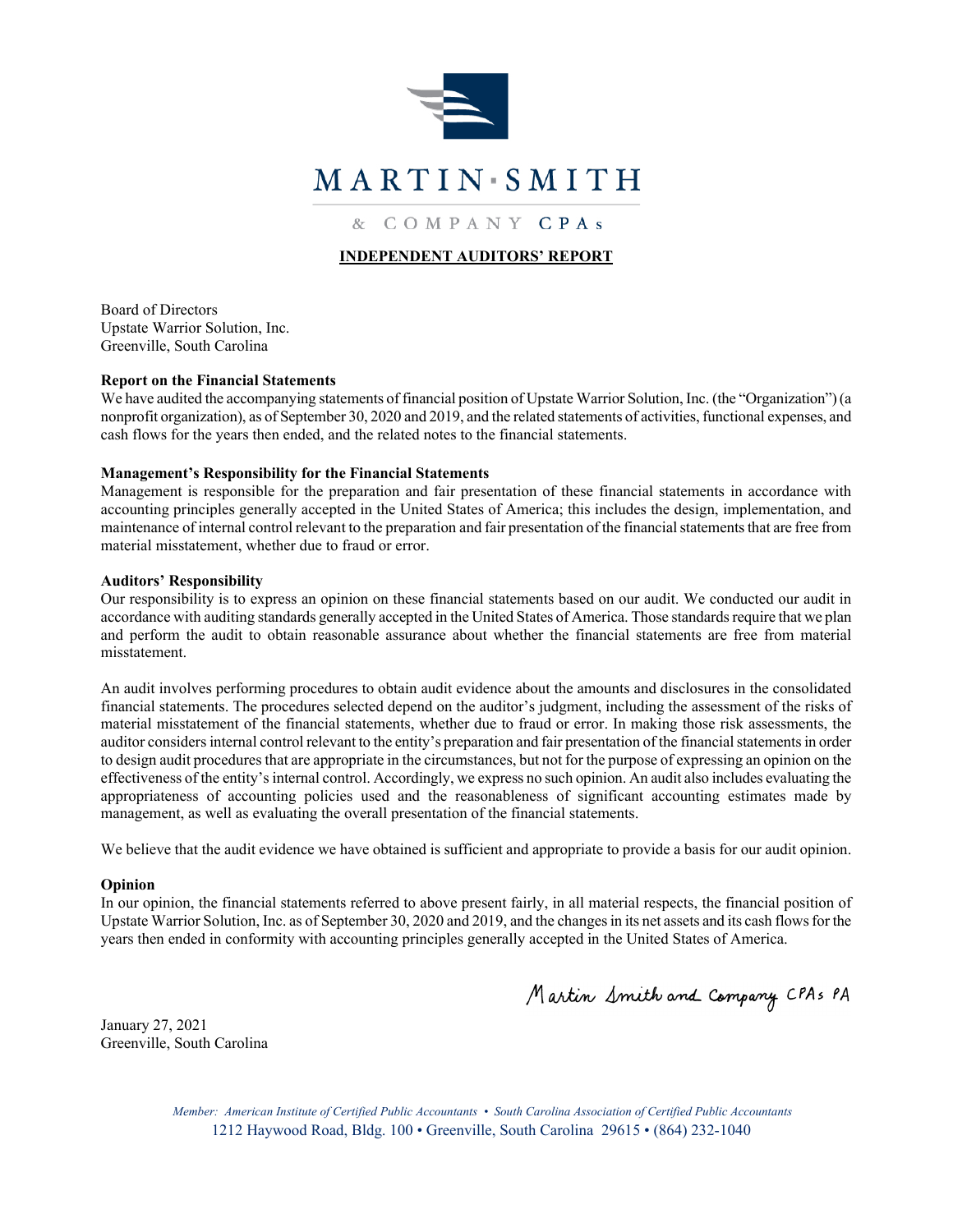# **EXHIBIT A**

# **UPSTATE WARRIOR SOLUTION, INC. STATEMENTS OF FINANCIAL POSITION September 30, 2020 and 2019**

|                                       |                                   | 2020    |    | 2019    |
|---------------------------------------|-----------------------------------|---------|----|---------|
|                                       | <b>ASSETS</b>                     |         |    |         |
| Cash and cash equivalents             | \$                                | 693,184 | \$ | 417,539 |
| Contributions and other receivables   |                                   | 10,423  |    | 30,825  |
| Grants receivable                     |                                   | 81,149  |    | 144,664 |
| Deposits                              |                                   | 847     |    |         |
| Land held for sale                    |                                   | 16,000  |    | 16,000  |
| Property and equipment, net           |                                   | 770     |    | 19,633  |
| <b>Total</b> assets                   | S                                 | 802,373 | \$ | 628,661 |
|                                       | <b>LIABILITIES AND NET ASSETS</b> |         |    |         |
| Accounts payable and accrued expenses | \$                                | 69,293  | \$ | 26,987  |
| Deferred revenue                      |                                   | 37,305  |    |         |
| Notes payable                         |                                   | 144,835 |    |         |
| <b>Total liabilities</b>              |                                   | 251,433 |    | 26,987  |
| Net assets:                           |                                   |         |    |         |
| Without donor restrictions            |                                   | 200,812 |    | 238,043 |
| With donor restrictions               |                                   | 350,128 |    | 363,631 |
| Total net assets                      |                                   | 550,940 |    | 601,674 |
| Total liabilities and net assets      | S                                 | 802,373 | S  | 628,661 |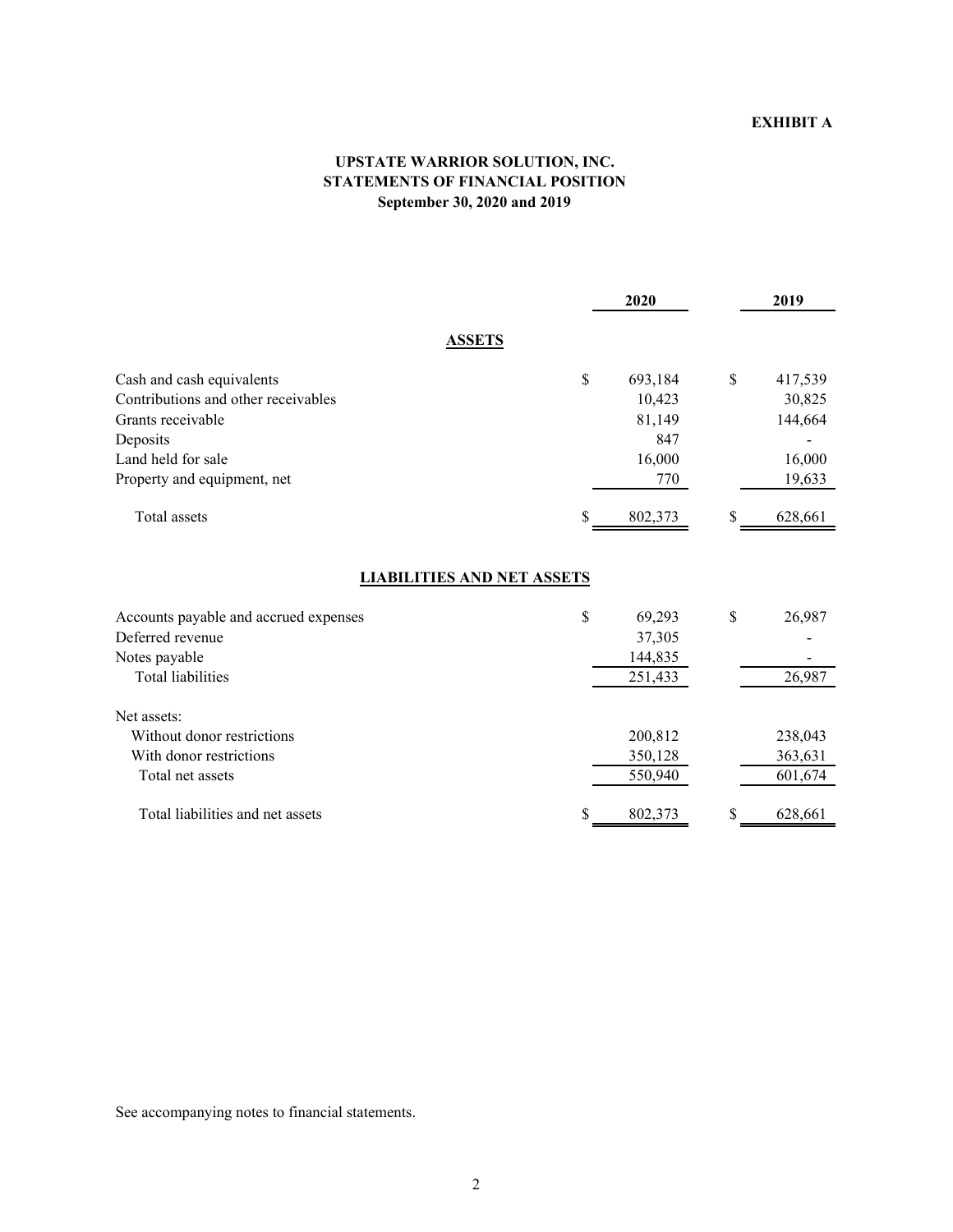# **UPSTATE WARRIOR SOLUTION, INC. STATEMENTS OF ACTIVITIESFor the Years Ended September 30, 2020 and 2019**

|                                       | 2020 |                                             |               |                                          | 2019         |              |                                             |               |                                          |               |              |
|---------------------------------------|------|---------------------------------------------|---------------|------------------------------------------|--------------|--------------|---------------------------------------------|---------------|------------------------------------------|---------------|--------------|
|                                       |      | <b>Without Donor</b><br><b>Restrictions</b> |               | <b>With Donor</b><br><b>Restrictions</b> |              | <b>Total</b> | <b>Without Donor</b><br><b>Restrictions</b> |               | <b>With Donor</b><br><b>Restrictions</b> |               | <b>Total</b> |
| Revenue and support:                  |      |                                             |               |                                          |              |              |                                             |               |                                          |               |              |
| Corporate donations                   | \$   | 177,540                                     | <sup>\$</sup> |                                          | \$           | 177,540      | \$<br>163,252                               | <sup>\$</sup> | 51,061                                   | $\mathcal{S}$ | 214,313      |
| Individual donations                  |      | 269,515                                     |               |                                          |              | 269,515      | 319,412                                     |               | 66,616                                   |               | 386,028      |
| Grants                                |      |                                             |               | 591,825                                  |              | 591,825      | 253,311                                     |               | 479,497                                  |               | 732,808      |
| Endowment contributions               |      |                                             |               | 102,600                                  |              | 102,600      |                                             |               | 49,600                                   |               | 49,600       |
| Fundraising event income              |      | 121,244                                     |               |                                          |              | 121,244      | 176,754                                     |               |                                          |               | 176,754      |
| Donated services, material and space  |      | 25,165                                      |               |                                          |              | 25,165       | 62,258                                      |               |                                          |               | 62,258       |
| Sublease income                       |      | 23,416                                      |               |                                          |              | 23,416       | 24,476                                      |               |                                          |               | 24,476       |
| Other net investment income           |      | 7,535                                       |               |                                          |              | 7,535        | 823                                         |               |                                          |               | 823          |
| Net assets released from restrictions |      | 707,928                                     |               | (707, 928)                               |              |              | 392,632                                     |               | (392, 632)                               |               |              |
| Total revenue and support             |      | 1,332,343                                   |               | (13, 503)                                |              | 1,318,840    | 1,392,918                                   |               | 254,142                                  |               | 1,647,060    |
| Other costs and expenses:             |      |                                             |               |                                          |              |              |                                             |               |                                          |               |              |
| Program services                      |      | 1,227,943                                   |               |                                          |              | 1,227,943    | 1,249,768                                   |               |                                          |               | 1,249,768    |
| Supporting services:                  |      |                                             |               |                                          |              |              |                                             |               |                                          |               |              |
| Management and general                |      | 78,801                                      |               |                                          |              | 78,801       | 82,787                                      |               |                                          |               | 82,787       |
| Fundraising                           |      | 62,830                                      |               | $\overline{\phantom{a}}$                 |              | 62,830       | 85,430                                      |               |                                          |               | 85,430       |
| Total other costs and expenses        |      | 1,369,574                                   |               |                                          |              | 1,369,574    | 1,417,985                                   |               | $\sim$                                   |               | 1,417,985    |
| Changes in net assets                 |      | (37, 231)                                   |               | (13,503)                                 |              | (50, 734)    | (25,067)                                    |               | 254,142                                  |               | 229,075      |
| Net assets at beginning of year       |      | 238,043                                     |               | 363,631                                  |              | 601,674      | 263,110                                     |               | 109,489                                  |               | 372,599      |
| Net assets at end of year             | \$   | 200,812                                     | \$            | 350,128                                  | <sup>S</sup> | 550,940      | \$<br>238,043                               | S             | 363,631                                  |               | 601,674      |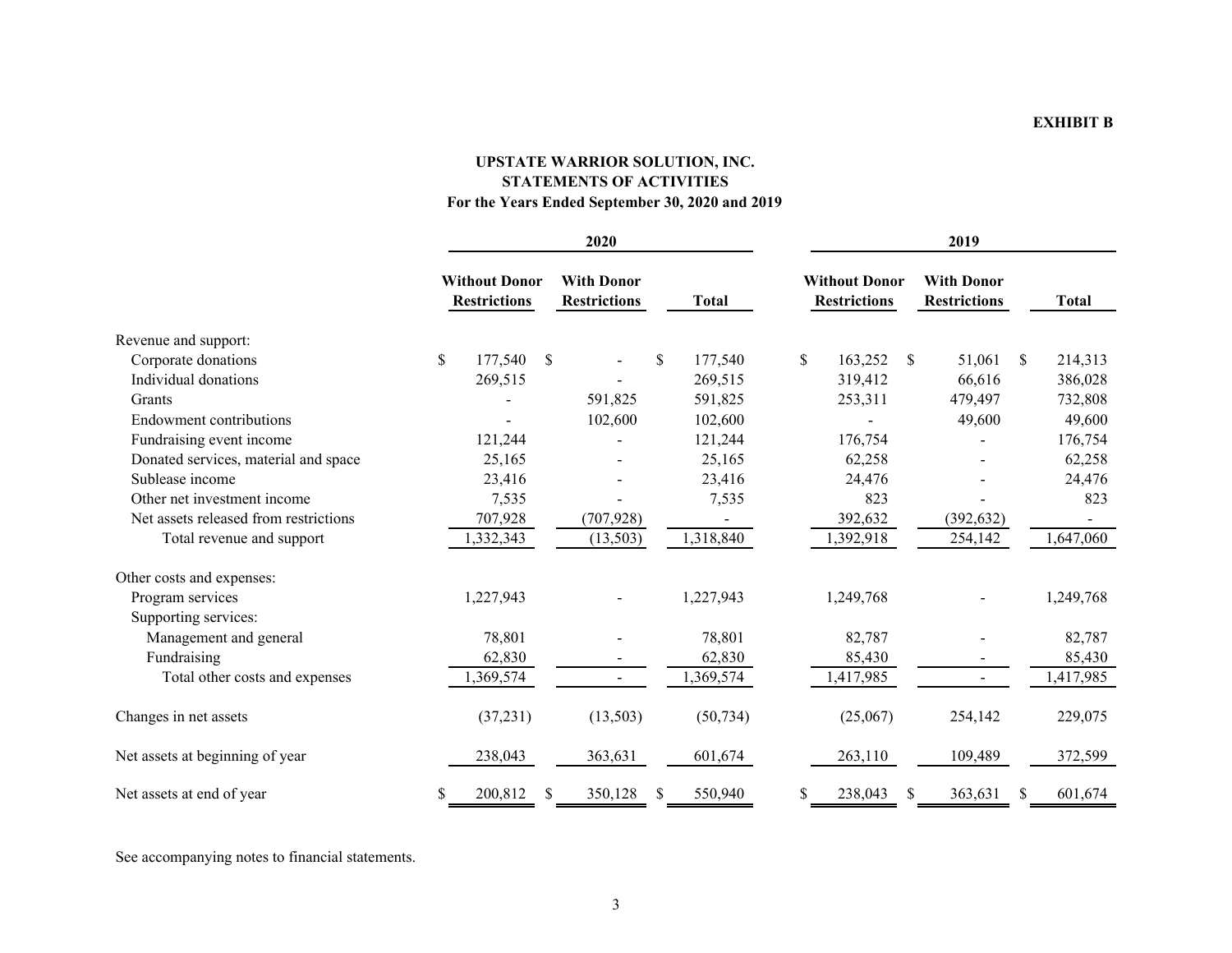# **UPSTATE WARRIOR SOLUTION, INC. STATEMENTS OF FUNCTIONAL EXPENSES For the Years Ended September 30, 2020 and 2019**

|                                        | 2020                       |                           |                                          |              | 2019                       |                           |                         |              |  |  |
|----------------------------------------|----------------------------|---------------------------|------------------------------------------|--------------|----------------------------|---------------------------|-------------------------|--------------|--|--|
|                                        |                            | <b>Support Services</b>   |                                          |              |                            |                           | <b>Support Services</b> |              |  |  |
|                                        | Program<br><b>Services</b> | Management<br>and General | Fundraising                              | <b>Total</b> | Program<br><b>Services</b> | Management<br>and General | Fundraising             | <b>Total</b> |  |  |
| Payroll and benefits                   | 689,647 \$<br>\$           | 34,709 \$                 | 30,182 \$                                | 754,538 \$   | 659,798 \$                 | 31,965 \$                 | 38,022 \$               | 729,785      |  |  |
| Fellowship stipends and contract labor | 128,222                    |                           |                                          | 128,222      | 112,770                    |                           |                         | 112,770      |  |  |
| Quality of life                        | 4,526                      |                           |                                          | 4,526        | 5,010                      |                           |                         | 5,010        |  |  |
| Employment program                     | 1,239                      |                           |                                          | 1,239        | 2,384                      |                           |                         | 2,384        |  |  |
| Outdoor program                        | 1,425                      |                           |                                          | 1,425        | 9,263                      |                           |                         | 9,263        |  |  |
| Healthcare and benefits program        | 1,000                      |                           |                                          | 1,000        | 1,000                      |                           |                         | 1,000        |  |  |
| Housing program                        | 2,023                      |                           |                                          | 2,023        | 2,116                      |                           |                         | 2,116        |  |  |
| Education program                      | 1,500                      |                           |                                          | 1,500        | 1,000                      |                           |                         | 1,000        |  |  |
| Training program                       | 3,842                      |                           |                                          | 3,842        | 12,667                     |                           |                         | 12,667       |  |  |
| Outreach/mentor program                | 6,269                      |                           |                                          | 6,269        | 33,941                     |                           |                         | 33,941       |  |  |
| Family outreach program                | 4,785                      |                           |                                          | 4,785        | 1,694                      |                           |                         | 1,694        |  |  |
| Community engagement program           | 17,805                     |                           |                                          | 17,805       | 22,037                     |                           |                         | 22,037       |  |  |
| Old Hickory program                    |                            |                           |                                          |              | 1,250                      |                           |                         | 1,250        |  |  |
| NVI program                            |                            |                           |                                          |              | 800                        |                           |                         | 800          |  |  |
| Operation Dragonfly program            |                            |                           |                                          |              | 157,527                    |                           |                         | 157,527      |  |  |
| Crisis support                         | 450                        |                           |                                          | 450          |                            |                           |                         |              |  |  |
| COVID-19 emergency fund                | 57,592                     |                           |                                          | 57,592       |                            |                           |                         |              |  |  |
| Mission 85 program                     | 104,731                    |                           |                                          | 104,731      | 10,125                     |                           |                         | 10,125       |  |  |
| Fundraising expense                    |                            |                           |                                          |              |                            |                           | 11,595                  | 11,595       |  |  |
| Advertising and promotion              | 4,774                      | 298                       | 895                                      | 5,967        | 12,626                     | 789                       | 2,367                   | 15,782       |  |  |
| Office expense                         | 30,728                     | 12,969                    | 2,993                                    | 46,690       | 28,762                     | 19,171                    | 4,424                   | 52,357       |  |  |
| Computer and internet expense          | 15,050                     | 2,329                     | 538                                      | 17,917       | 11,922                     | 1,845                     | 426                     | 14,193       |  |  |
| Travel, meals, and entertainment       | 9,920                      | 1,482                     |                                          | 11,402       | 13,685                     | 2,049                     |                         | 15,734       |  |  |
| Insurance                              | 22,292                     | 7,833                     |                                          | 30,125       | 15,048                     | 5,751                     | 1,327                   | 22,126       |  |  |
| Event and hosting                      |                            |                           | 23,567                                   | 23,567       | 1,591                      |                           | 24,043                  | 25,634       |  |  |
| Program supplies                       | 3,191                      |                           |                                          | 3,191        | 4,987                      |                           |                         | 4,987        |  |  |
| Professional fees                      | 49,764                     | 12,336                    | 2,847                                    | 64,947       | 36,556                     | 13,978                    | 3,226                   | 53,760       |  |  |
| Rent expense                           | 65,805                     | 6,845                     | 1,808                                    | 74,458       | 83,242                     | 7,239                     |                         | 90,481       |  |  |
| Depreciation expense                   | 1,363                      |                           |                                          | 1,363        | 7,967                      | $\blacksquare$            |                         | 7,967        |  |  |
|                                        | 1,227,943 \$               | 78,801 \$                 | 62,830<br>$\boldsymbol{\mathsf{S}}$<br>4 | 1,369,574 \$ | 1,249,768                  | 82,787<br>-\$<br>-\$      | 85,430<br>$\sqrt{3}$    | 1,417,985    |  |  |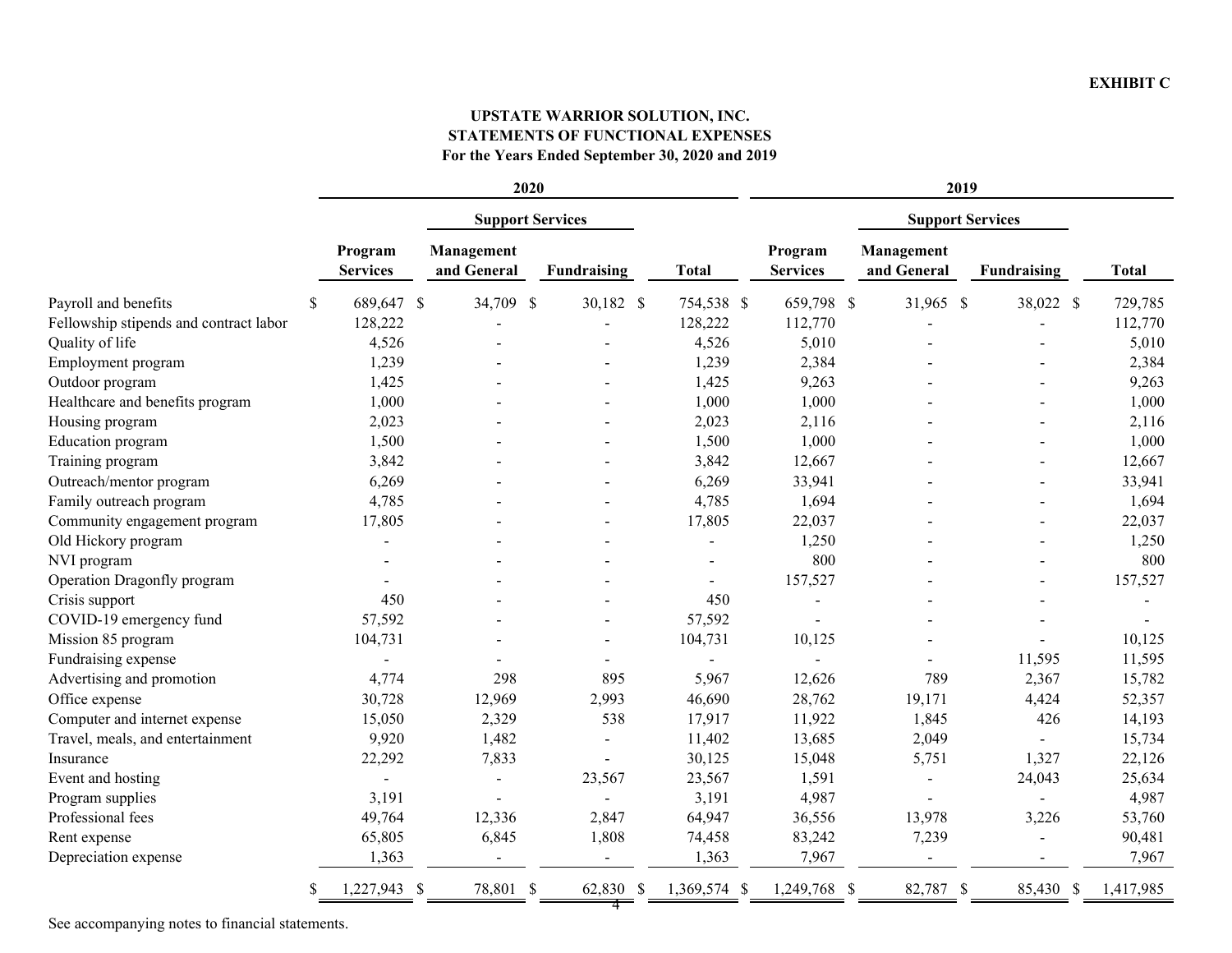### **EXHIBIT D**

# **UPSTATE WARRIOR SOLUTION, INC. STATEMENTS OF CASH FLOWS For the Years Ended September 30, 2020 and 2019**

|                                                           | 2020            |    | 2019    |
|-----------------------------------------------------------|-----------------|----|---------|
| Cash flows from operating activities:                     |                 |    |         |
| Increase (decrease) in net assets                         | \$<br>(50, 734) | \$ | 229,075 |
| Adjustments to reconcile change in net assets to net cash |                 |    |         |
| provided by operating activities:                         |                 |    |         |
| Depreciation                                              | 1,363           |    | 7,967   |
| Loss on disposal of property and equipment                | 17,500          |    |         |
| (Increase) decrease in assets:                            |                 |    |         |
| Contributions and other receivables                       | 20,402          |    | 29,194  |
| Grants receivable                                         | 63,515          |    | 50,957  |
| Deposits                                                  | (847)           |    |         |
| Increase (decrease) in liabilities:                       |                 |    |         |
| Accounts payable and accrued expenses                     | 42,306          |    | (3,070) |
| Deferred revenue                                          | 37,305          |    |         |
| Net cash provided by operating activities                 | 130,810         |    | 314,123 |
| Cash flows from financing activities:                     |                 |    |         |
| Loan proceeds                                             | 144,835         |    |         |
| Net cash provided by financing activities                 | 144,835         |    |         |
| Cash flows from investing activities:                     |                 |    |         |
| Purchases of property and equipment                       |                 |    |         |
| Net cash provided by investing activities                 |                 |    |         |
| Net increase in cash and cash equivalents                 | 275,645         |    | 314,123 |
| Cash and cash equivalents at beginning of year            | 417,539         |    | 103,416 |
| Cash and cash equivalents at end of year                  | 693,184         | S  | 417,539 |

Schedule of non-cash financing and investing activities:

 During the year ended September 30, 2019, the Organization received \$11,170 in non-cash donations, in the form of investment securities.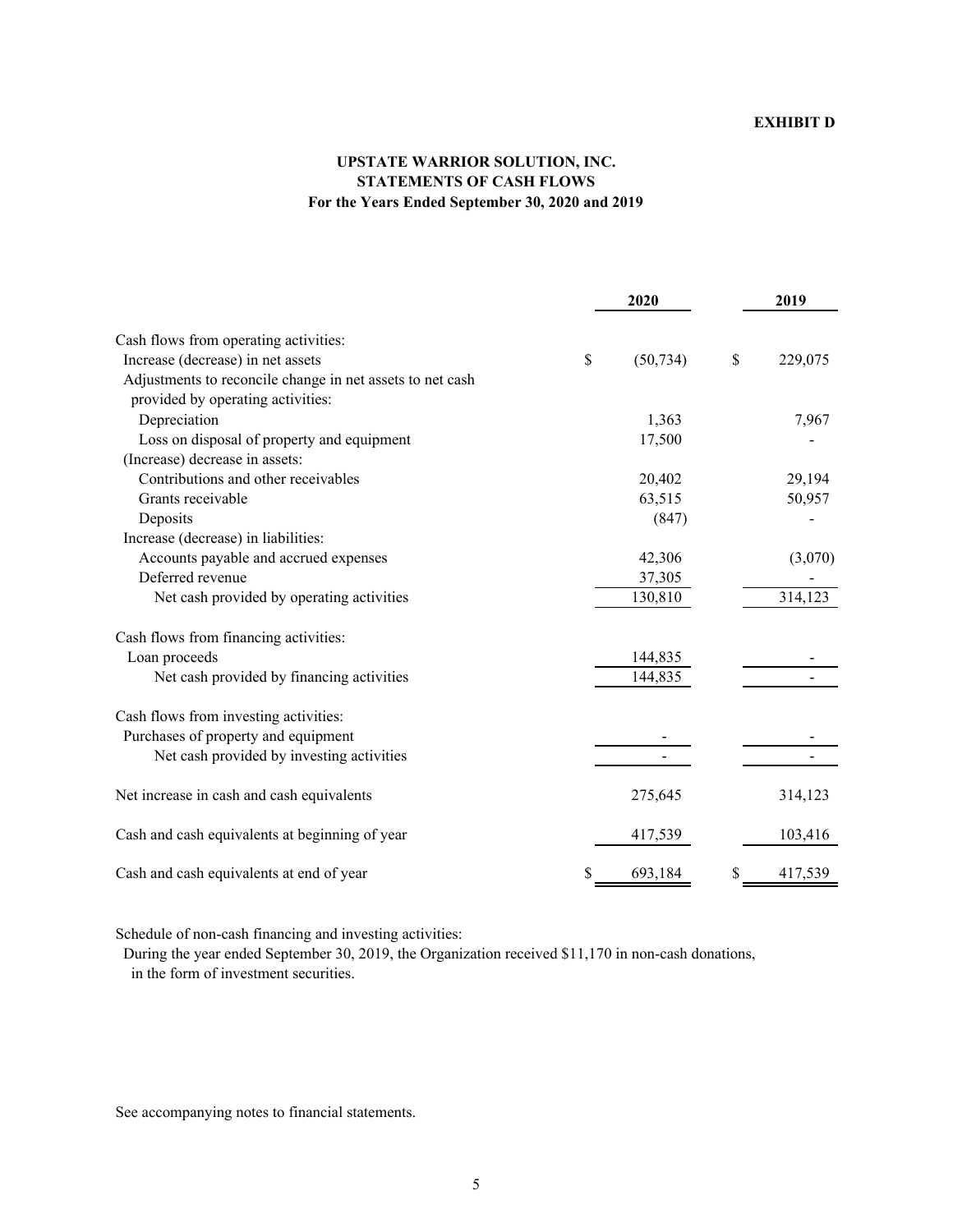## **1) SUMMARY OF SIGNIFICANT ACCOUNTING POLICIES**

### **a) Nature of Organization**

Upstate Warrior Solution, Inc. ("the Organization") is incorporated under the laws of the state of South Carolina as a not-for-profit organization and has been authorized to transact business as a not-for-profit organization within the state of South Carolina. The Organization is established to connect warriors and their families to the resources they need, and to guide them through the process of developing realistic solutions for a variety of areas in their lives. A warrior is any service member who is currently serving or has served, regardless of military branch, nature of discharge, current status, or troubling past. The Organization's primary program services are warrior outreach, healthcare, education and training, housing, and employment.

#### **b) Basis of Accounting**

The financial statements of the Organization have been prepared on the accrual method of accounting in accordance with accounting principles generally accepted in the United States of America.

## **c) Financial Statement Presentation**

These financial statements have been prepared to focus on the Organization as a whole and to present transactions according to the existence or absence of donor-imposed restrictions in conformity with recommendations of the Financial Accounting Standards Board ("FASB") in the *Accounting Standards Codification* ("ASC"). This guidance requires that unconditional promises to give be recorded as receivables and revenues and requires the Organization to distinguish between contributions received for each net asset category in accordance with donor-imposed restrictions. It establishes standards for external financial reporting by not-for-profit organizations and requires that resources be classified for accounting and reporting purposes into two net asset categories based on the existence or absence of donor-imposed restrictions. Accordingly, net assets of the Organization and changes therein are classified and reported as follows:

**Net assets without donor restrictions -** Net assets not subject to donor-imposed stipulations and currently available for operating purposes under the direction of the Board of Directors ("the Board"), designated by the Board for specific purposes, or invested in property and equipment.

**Net assets with donor restrictions -** Net assets subject to donor-imposed stipulations that may or will be met, either by actions of the Organization and/or the passage of time. When a restriction expires, net assets with donor restrictions are reclassified to net assets without donor restrictions and are reported in the Statements of Activities as net assets released from restrictions.

## **d) Contributions and Revenue**

Contributions received are recorded as net assets with donor restrictions or net assets without donor restrictions depending on the existence of any donor restrictions. Contributions are recognized when received or when the donor makes an unconditional promise to give to the Organization. Contributions which are restricted by the donor are reported as increases in net assets with donor restrictions. Net assets with donor restrictions are reclassified to net assets without donor restrictions upon the satisfaction of the time or purpose restrictions.

Noncash contributions are recorded as support at their estimated fair value at the date they are placed into service or are sold. Such donations are reported as unrestricted support unless the donor has restricted the donated asset to a specific purpose. Gifts of long-lived assets with explicit restrictions that specify how the assets are to be used are reported as restricted support.

#### **e) Cash and Cash Equivalents**

Cash and cash equivalents consist of cash on hand, cash balances in depository institutions, and money market balances.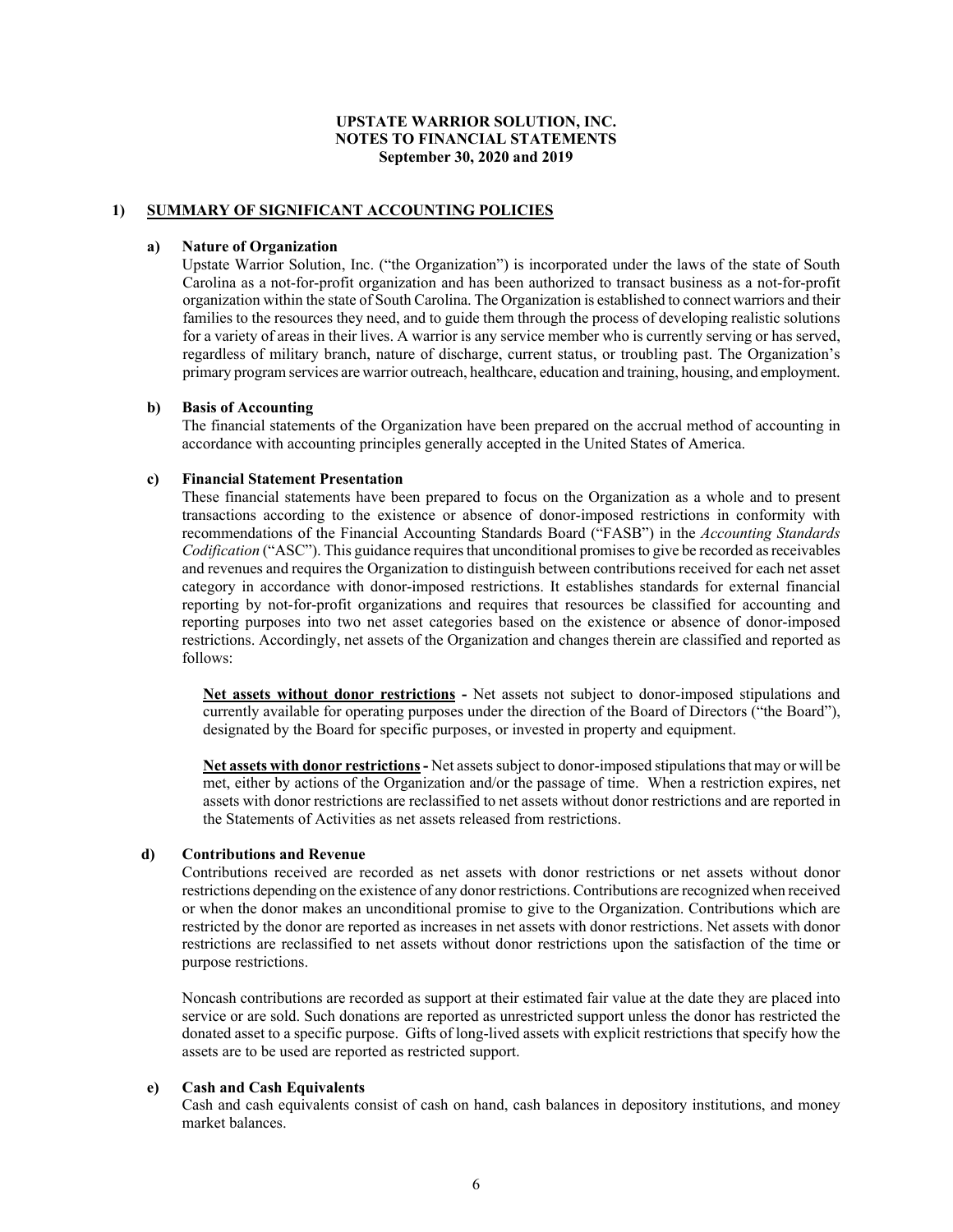## **1) SUMMARY OF SIGNIFICANT ACCOUNTING POLICIES, Continued**

### **f) Contributions and Other Receivables and Grants Receivable**

Receivables are expected to be collected within one year. Management evaluates receivables and records an allowance for uncollectible receivables based upon an estimate of losses to be sustained. Uncollectible amounts are charged against the allowance account when management determined the possibility of collection is remote. There was no allowance for uncollectible contributions or grants receivable at September 30, 2020 and 2019.

#### **g) Land Held for Sale**

From time to time, the Organization may receive gifts of property. In accordance with donor intent, the Organization has offered the land for sale.

### **h) Property and Equipment**

Leasehold improvements, furniture, and equipment with values over \$1,000 are capitalized, with purchases being recorded at cost and donations being recorded as contributions at their estimated fair market value. Leasehold improvements are depreciated using the straight-line method over the shorter of the remaining lease term or their estimated useful lives. Furniture and equipment are depreciated using the straight-line method over their estimated useful lives (three to five years).

#### **i) Donated Services and Goods**

A number of unpaid volunteers have made significant contributions of their time to the Organization. Donated services are recognized as contributions if the services (a) create or enhance nonfinancial assets or (b) require specialized skills, are performed by people with those skills, and would otherwise be purchased by the Organization. Volunteers also provided services throughout the year that are not recognized as contributions in the financial statements since the recognition criteria was not met.

Donations of goods and equipment are recorded as contributions at their estimated fair value at the date of donation. Such donations are reported as increases in net assets without donor restrictions unless the donor has restricted the donated asset to a specific purpose. Assets donated with explicit restrictions regarding their use and contributions of cash that must be used to acquire property and equipment are reported as contributions with donor restrictions. Absent donor stipulations regarding how long those donated assets must be maintained, the Organization reports expirations of donor restrictions when the donated or acquired assets are placed in service as instructed by the donor. The Organization reclassifies net assets with donor restrictions to net assets without donor restrictions at that time.

## **j) Income Taxes**

The Organization is exempt from Federal and State income taxes as an organization described in Section 501(c)(3) of the Internal Revenue Code. The Organization has adopted the provisions of the *Accounting for Uncertainty in Income Taxes* topic of FASB ASC. This guidance addresses the accounting uncertainty in income taxes recognized in an organization's financial statements and prescribes a threshold of more-likelythan-not for recognition and derecognition of tax positions taken or expected to be taken in a tax return. It also provides related guidance on measurement classification, interest and penalties, and disclosure. The Organization has determined that it has no uncertain tax positions requiring accrual and disclosure.

#### **k) Use of Estimates**

The preparation of financial statements in conformity with generally accepted accounting principles requires management to make estimates and assumptions that affect certain reported amounts and disclosures. Accordingly, actual results could differ from those estimates.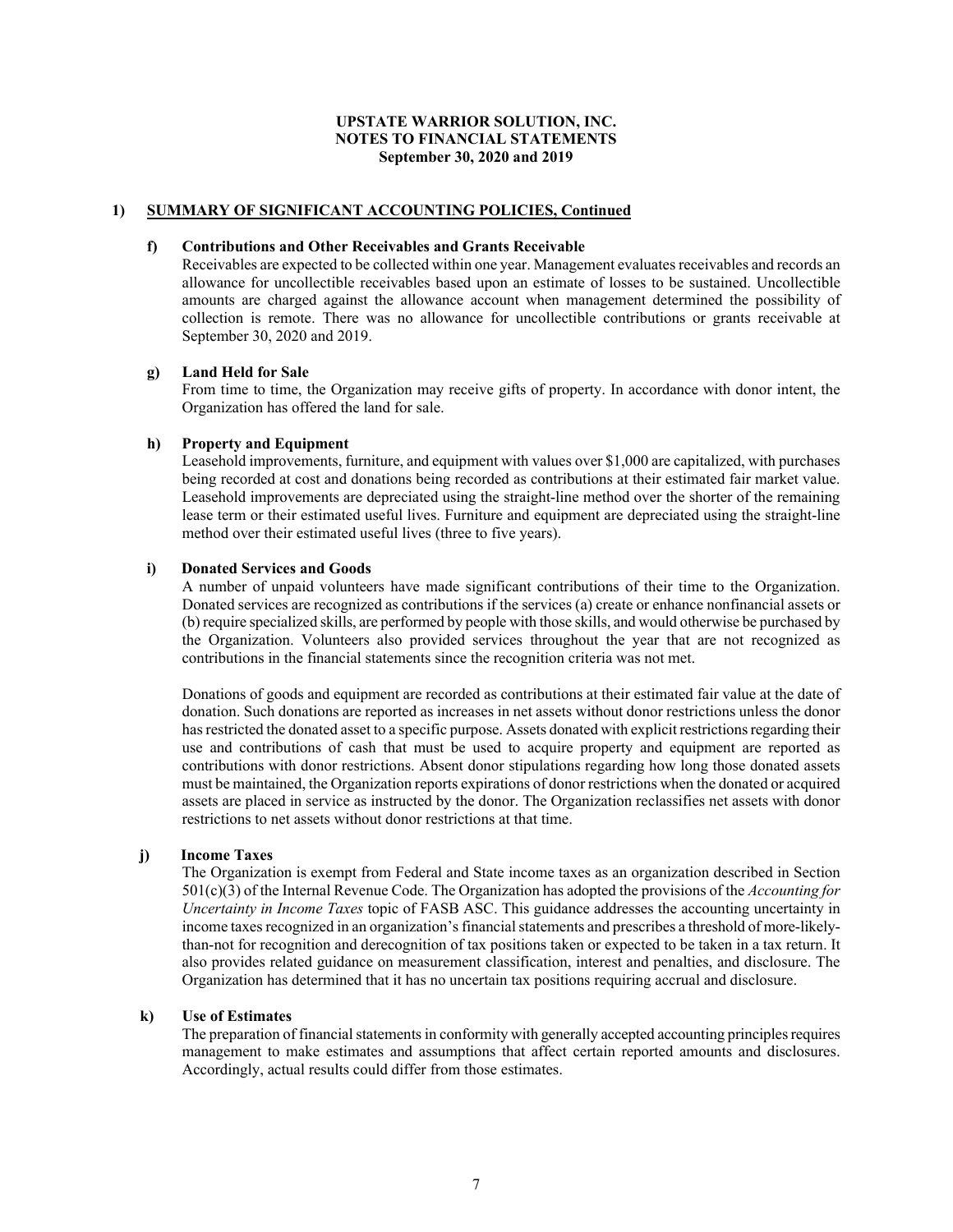## **1) SUMMARY OF SIGNIFICANT ACCOUNTING POLICIES, Continued**

## **l) Functional Allocation of Expenses**

The costs of providing the various programs and activities have been summarized on a functional basis in the Statements of Activities. Accordingly, certain costs have been allocated among the programs and supporting services benefited.

### **m) New Accounting Pronouncement**

During the year ended September 30, 2019, the Organization adopted the requirements of the FASB ASC No. 2016-14 – *Not-for-Profit Entities (Topic 958): Presentation of Financial Statements of Not-for-Profit Entities (ASU 2016-14)* ("the Update"). This Update addresses the complexity and understandability of net asset classification, deficiencies in information about liquidity and availability of resources, and the lack of consistency in the type of information provided about expenses and investment return between not-for-profit entities. A key change required by the Update is the net asset classes used in these financial statements. Amounts previously reported as unrestricted net assets are now reported as net assets without donor restrictions and amounts previously reported as temporarily restricted net assets and permanently restricted net assets are now reported as net assets with donor restrictions.

## **2) CASH AND CASH EQUIVALENTS**

 The Organization maintains bank and investment accounts at several banking institutions. Accounts at each institution are insured by the Federal Deposit Insurance Corporation ("FDIC") up to \$250,000. At September 30, 2020, the Organization's uninsured cash balances total \$72,974. Management believes that, due to the strength of the financial institution, the Organization is not exposed to any significant credit risk on cash and cash equivalents.

# **3) PROPERTY AND EQUIPMENT**

Property and equipment at September 30, 2020 and 2019 are summarized as follows:

|                                 | 2020        |    | 2019      |
|---------------------------------|-------------|----|-----------|
| Leasehold improvements          | \$<br>4,854 |    | 4,854     |
| Furniture                       | 39,377      |    | 39,377    |
| Equipment                       | 7,022       |    | 7,022     |
| Programming content development |             |    | 17,500    |
|                                 | 51,253      |    | 68,753    |
| Less accumulated depreciation   | (50, 483)   |    | (49, 120) |
|                                 | \$<br>770   | \$ | 19,633    |

Depreciation expense for the years ended September 30, 2020 and 2019 was \$1,363 and \$7,967, respectively.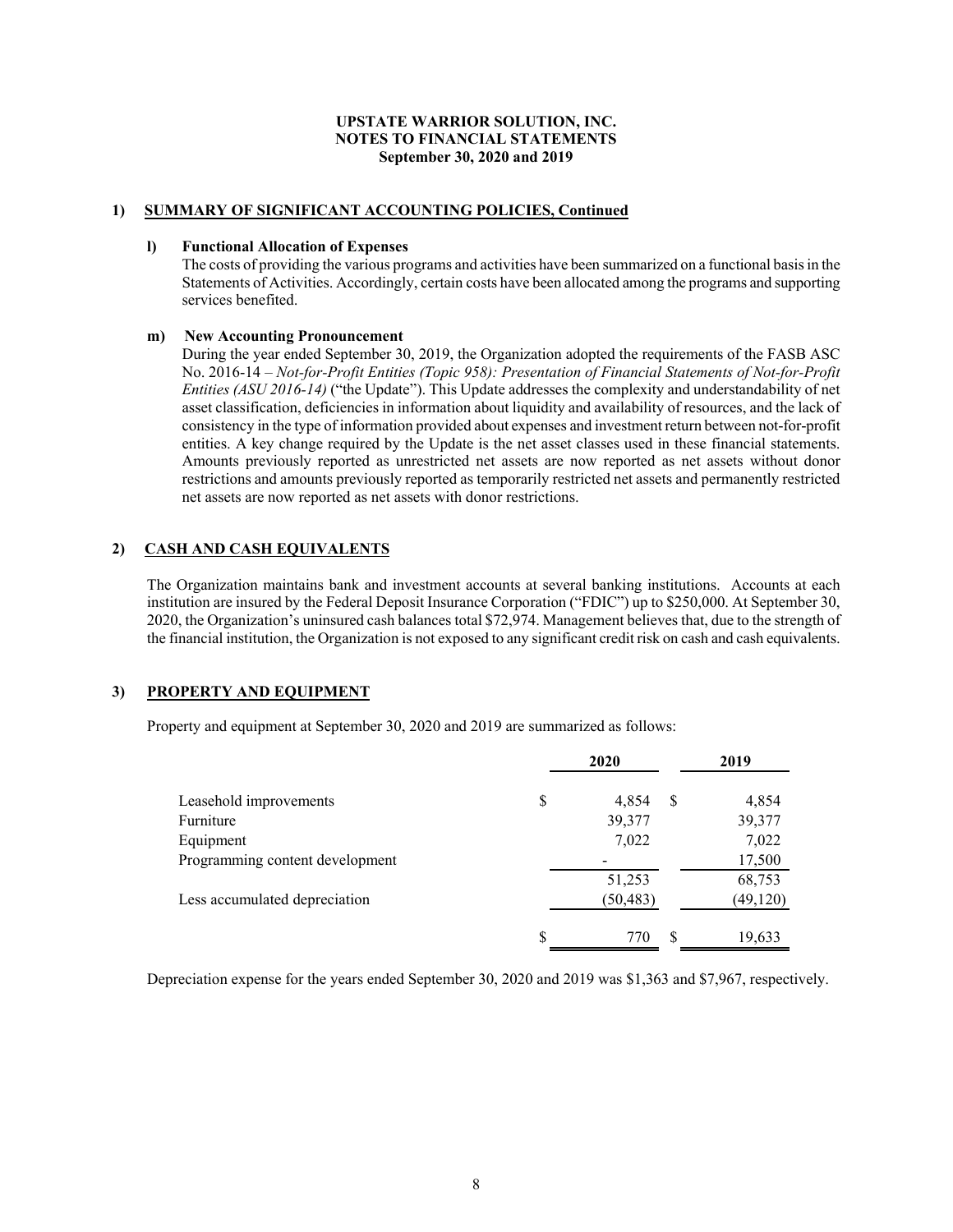## **4) NOTES PAYABLE**

The Organization borrowed through the Paycheck Protection Program ("PPP") under the Corona Aid, Relief, and Economic Security Act ("CARES"). This program allows eligible entities to borrow up to 2.5 times the average monthly eligible payroll costs for the previous year. These funds must be used solely for specified purposes, which include payroll expenses, rent, interest payments, and utilities. To the extent the borrower meets certain requirements, all or some portion of the loan may be forgiven.

The Organization determined its eligibility for PPP and borrowed \$134,835 from a bank under this program in April 2020. The terms of the loan require twenty-four monthly payments of \$5,618, including principal and interest at 1%, commencing on February 6, 2021. Management of the Organization is confident that it will be able to expend the loan proceeds in such a manner that it will meet the requirements for full forgiveness of the loan. See Note 10 for further discussion.

## **5) NET ASSET DESIGNATIONS AND RESTRICTIONS**

Substantially all of the restrictions on the net assets at September 30, 2020 and 2019 were related to funds raised for ongoing efforts to help prepare the Organization for future needs and service to the community.

Net assets with donor restrictions are available for the following purposes at September 30, 2020 and 2019:

|                                  |    | 2020    | 2019          |
|----------------------------------|----|---------|---------------|
| Workforce Development/Fellowship | S  | 150,000 | \$<br>156,499 |
| <b>Endowment Funds</b>           |    | 152,200 | 49,600        |
| <b>GCRA</b> Program              |    | 17,500  |               |
| Mission 85 Program               |    | 12,444  | 73,675        |
| WarriorServe Technology          |    | 5,000   | 5,000         |
| Edge4Vets Program                |    | 3,500   |               |
| Mental Health Program            |    | 3,000   |               |
| Covvid-19 Relief Program         |    | 2,408   |               |
| Chaplain Program                 |    | 2,000   |               |
| <b>NVI Program</b>               |    | 1,076   | 1,076         |
| Chaplain Program                 |    | 1,000   |               |
| Development Program              |    |         | 44,000        |
| Development Program              |    |         | 16,667        |
| Mental Health Program            |    |         | 11,998        |
| <b>Employment Program</b>        |    |         | 5,116         |
|                                  | \$ | 350,128 | \$<br>363,631 |

Net assets are released from restrictions by incurring expenses satisfying the restricted purposes, by the occurrence of other events specified by donors, or by being released from restrictions by the donors. Net assets with donor restrictions of \$707,928 and \$392,632 were released from restrictions for the years ended September 30, 2020 and 2019, respectively.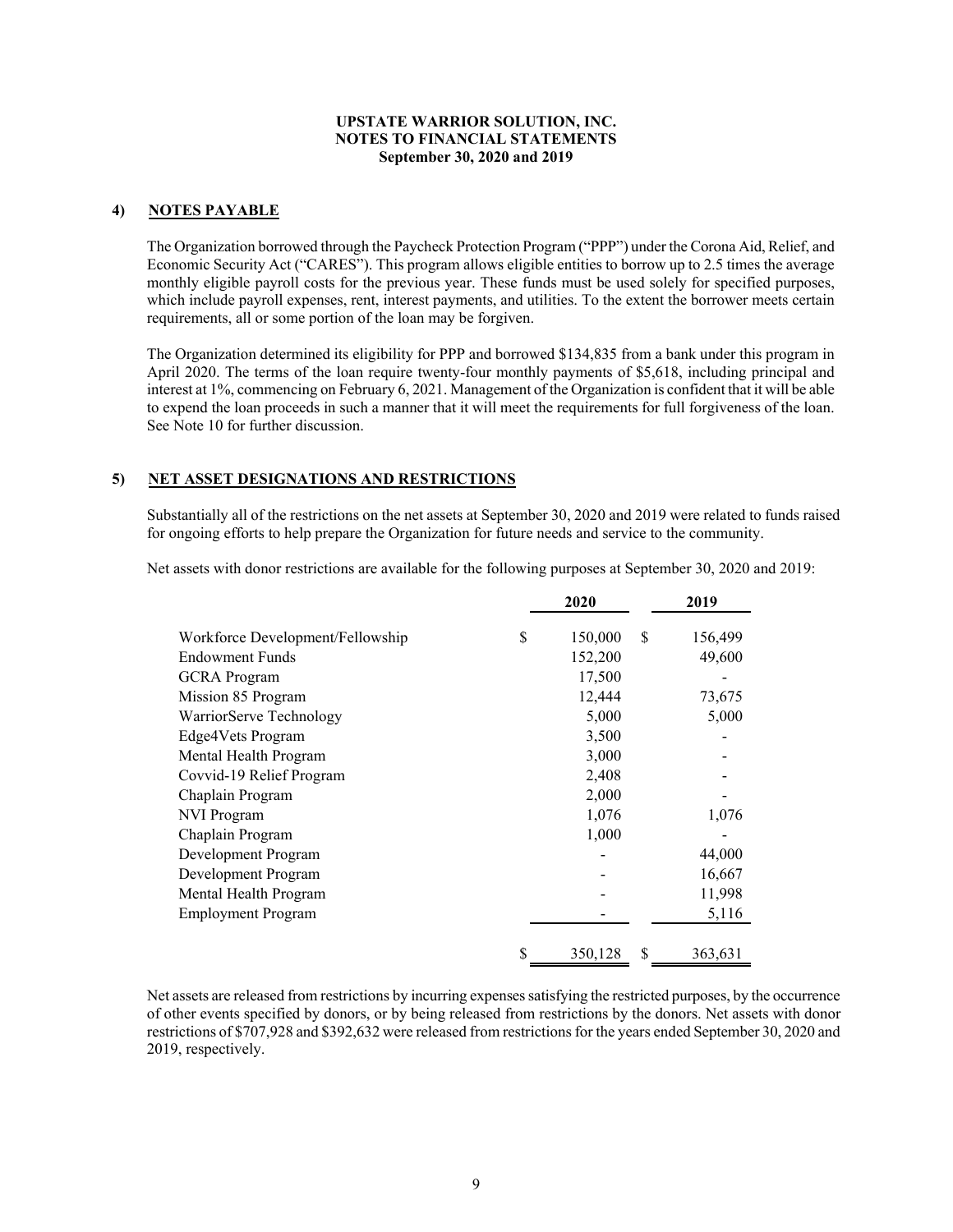## **6) DONATED SERVICES, MATERIAL AND LEASED SPACE**

During the years ended September 30, 2020 and 2019, the Organization recorded \$25,165 and \$62,258, respectively, in donated services, material and leased space.

During the year ended September 30, 2020, the Organization received \$11,767 in donated goods and services related to fundraising activities. During the year ended September 30, 2019, the Organization received \$14,859 in donated goods and services related to fundraising activities and \$23,845 in donated goods and services to support programs of the Organization.

The Organization leases office space in Greenville under an operating lease renewed through August 2021. The lease began in September 2015 and had a term of 60 months at a rate of \$3,083 for the first 24 months and \$3,392 for the last 36 months. The Organization renewed the lease for twelve months through August 2021. The estimated fair market rental rate for the office space under this lease was \$4,317 per month in the years ended September 30, 2020 and 2019, respectively, and \$4,842 monthly starting September 2020.

In February 2018, the Organization began leasing a field office in Spartanburg for a term of twelve months at a rate of \$750 per month. In December 2019, the Organization began leasing a field office in Spartanburg for a term of twelve months at a rate of \$847 per month.

In September 2018, the Organization began leasing a field office in Clemson for a term of twelve months at a rate of \$1,500 per month and renewed that lease for another twelve months through August 2020. The estimated fair market rental for the office space under this lease was \$1,600 per month in the years ended September 30, 2020 and 2019.

The difference between the estimated fair market rental rates and the actual rates paid under the above leases is included in donated services, material and leased space and totaled \$13,398 and \$23,554 in the years ended September 30, 2020 and 2019, respectively.

The Organization subleases space in its Greenville office to tenants under separate lease agreements with each and recorded \$23,416 and \$24,476 in sublease rental income during the years ended September 30, 2020 and 2019, respectively. Under the terms of the subleases, the tenants are required to pay annual rents plus a 2% rent escalator in subsequent years. The lease terms, including renewal options, generally extend until September 1, 2021, which is when the Organization's lease term for the Greenville office space expires.

# **7) CONCENTRATIONS**

During the years ended September 30, 2020 and 2019, the Organization received grant revenue of \$150,000 and \$185,000, respectively, from a major U.S. corporation. No other donors contributed a significant portion of the Organization's total revenues for the years ended September 30, 2020 and 2019.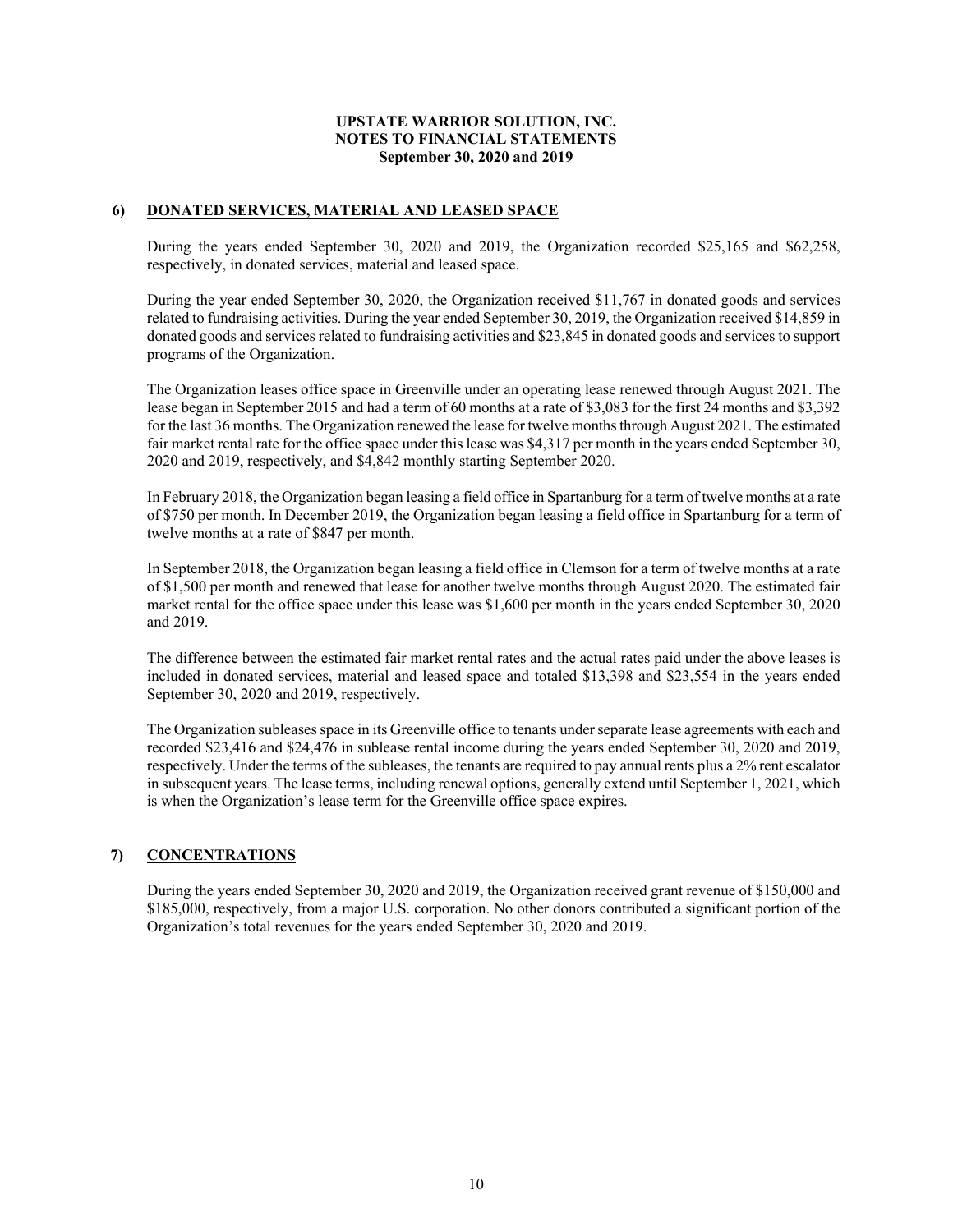## **8) FAIR VALUES OF FINANCIAL INSTRUMENTS**

The Organization has adopted the provisions of the *Fair Value Measurement and Disclosures* topic of FASB ASC. This guidance defines fair value, establishes a framework for measuring fair value, and expands disclosures about fair value measurements.

This guidance defines fair value as the price that would be received to sell an asset or paid to transfer a liability in an orderly transaction between market participants at the measurement date. It also establishes a fair value hierarchy, which requires an entity to maximize the use of observable inputs and minimize the use of unobservable inputs when measuring fair value. The standard describes three levels of inputs that may be used to measure fair value. Level 1 inputs represent fair values obtained using quoted prices in active markets. Level 2 inputs represent fair values obtained from observable market data but not from quoted market prices. Level 3 inputs represent unobservable inputs that are supported by little or no market activity and are generally based on the entity's own assumptions.

The following methods and assumptions are used to estimate the fair value of each financial instrument:

**Cash and cash equivalents, accounts payable, accrued expenses, other liabilities** - the carrying values approximate fair value due to their short maturities.

**Contributions, Other, and Grants Receivable** - the carrying values approximate fair value due to their short maturities.

#### **9) LIQUIDITY AND AVAILABILITY OF FINANCIAL ASSETS**

The following table reflects the Organization's financial assets as of September 30, 2020, reduced by amounts not available for general expenditure within one year. Financial assets are considered unavailable because certain net assets are donor restricted (see Footnote 3). The Organization has the following financial assets that could readily be made available within one year of the Statements of Financial Position date to fund expenses without limitations:

| Financial assets:                                                                      |               |
|----------------------------------------------------------------------------------------|---------------|
| Cash and cash equivalents                                                              | \$<br>693,184 |
| Contributions and other receivables                                                    | 10,423        |
| Grants receivable                                                                      | 81,149        |
| Financial assets, at year-end                                                          | 784,756       |
| Less those unavailable for general expenditures within one year due to:                |               |
| Donor imposed restrictions:                                                            |               |
| Restrictions by donor with purpose restrictions                                        | (350, 128)    |
| Financial assets available to meet cash needs for general expenditures within one year | 434.628       |

The Organization has a policy to structure its financial assets to be available as its general expenses, liabilities, and other obligations come due. The Organization monitors its liquidity so that it is able to meet its operating needs and other contractual commitments while maximizing the investment of its excess operating cash.